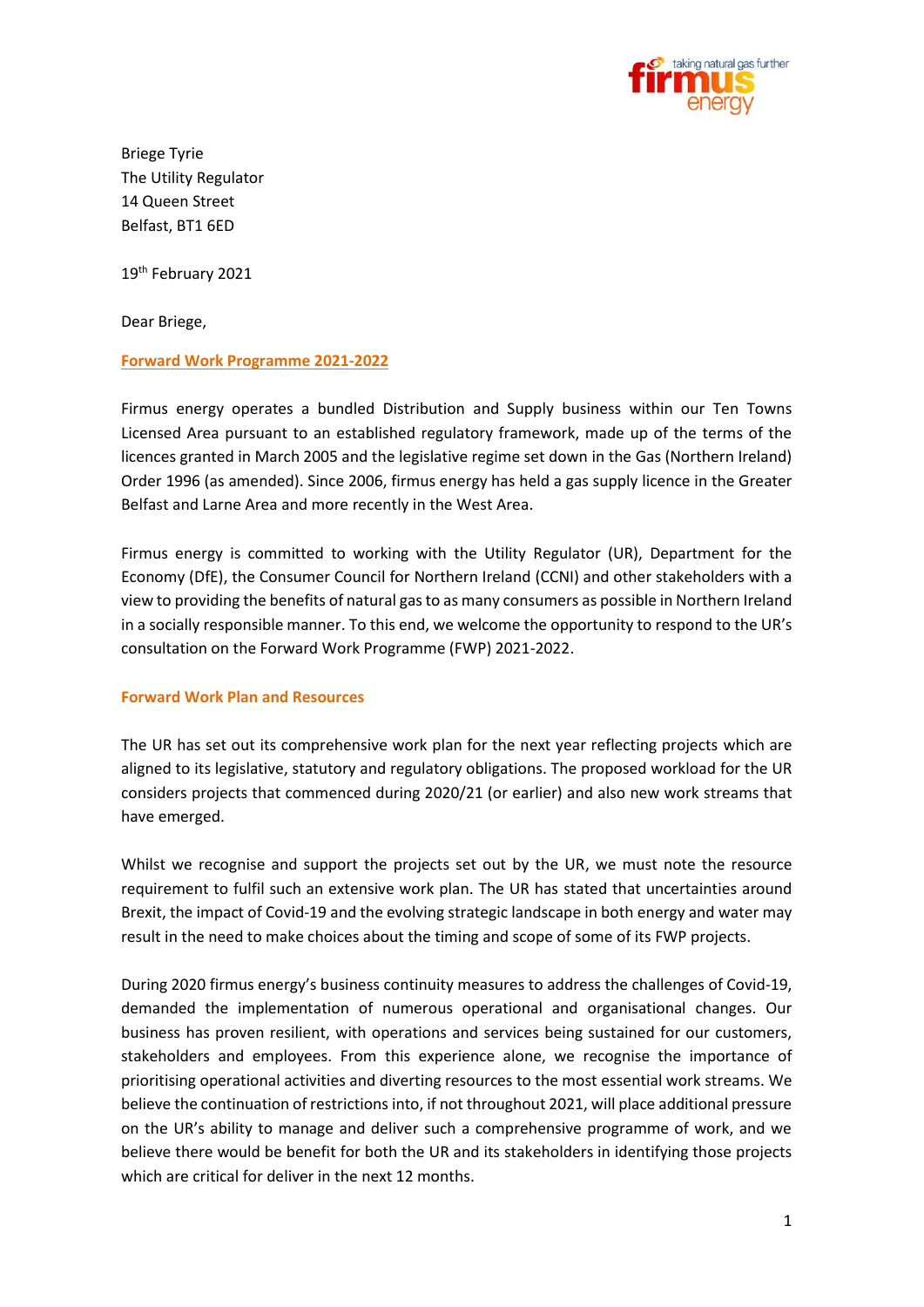

We would ask that the impacts of Covid-19 on Network Operators and energy Suppliers are also duly considered by the UR. As previously discussed with the UR, firmus energy's Regulatory Affairs team consists of two FTEs, who share responsibility for regulatory matters across both our Distribution and Supply businesses.

#### **Reviewing the gas regulatory frame work to facilitate possible Bio-methane injection**

Firmus energy has been an active participant and remains fully committed to supporting Northern Ireland's developing Energy Strategy. We believe we have a critical role to play in the decarbonisation of Northern Ireland and achieving net zero carbon by 2050. As such, firmus energy strongly supports the UR's ongoing programme of work to develop a regulatory framework to facilitate the injection of bio-methane into the natural gas infrastructure. It is imperative that Northern Ireland's gas networks do not get left behind in terms of new technological improvements and network advancements being adopted throughout GB and Europe. We would expect that this programme of work might establish a robust foundation for consideration of future fuels within the natural gas infrastructure, such as hydrogen. Firmus energy has already engaged extensively with the UR on this project and is committed to supporting the UR with its delivery.

### **New Meter Solutions for the Natural Gas Networks**

Firmus energy notes that the UR's FWP makes no reference to consideration of new metering solutions for the natural gas industry in Northern Ireland. Whilst securing long-term manufacturing (supply) and maintenance support for Northern Ireland's gas metering solutions is a key driver for this work stream, the recent Covid-19 pandemic and the technical capabilities of the current pay as you go (PAYG) meters, has acted as a catalyst for this project.

Following the outbreak of the Covid-19 pandemic in 2020, the Gas Metering Solutions Group (GMSG) was established by the UR and gas industry stakeholders, with the first meeting taking place in July 2020. Firmus energy is an active participant in this the GMSG.

We believe this project is a matter of imminent importance and the programme of work currently being undertaken by this group, not least given its reach across the natural gas industry and consumers, ought to be identified explicitly within the UR's FWP in 2021 -2022.

# **Meter Reading Responsibilities**

Similar to new metering solutions described above, firmus energy also notes the UR's FWP does not make reference to the potential reassignment of meter reading responsibilities within the natural gas industry. We recognise that this is included within GD23 considerations, however, would note the requirement for significant consultation (including Supplier/Consumer engagement), to ensure clarity on the UR's expectations in the event of a reassignment of meter reading obligations (from Suppliers to DNOs) during the GD23 horizon.